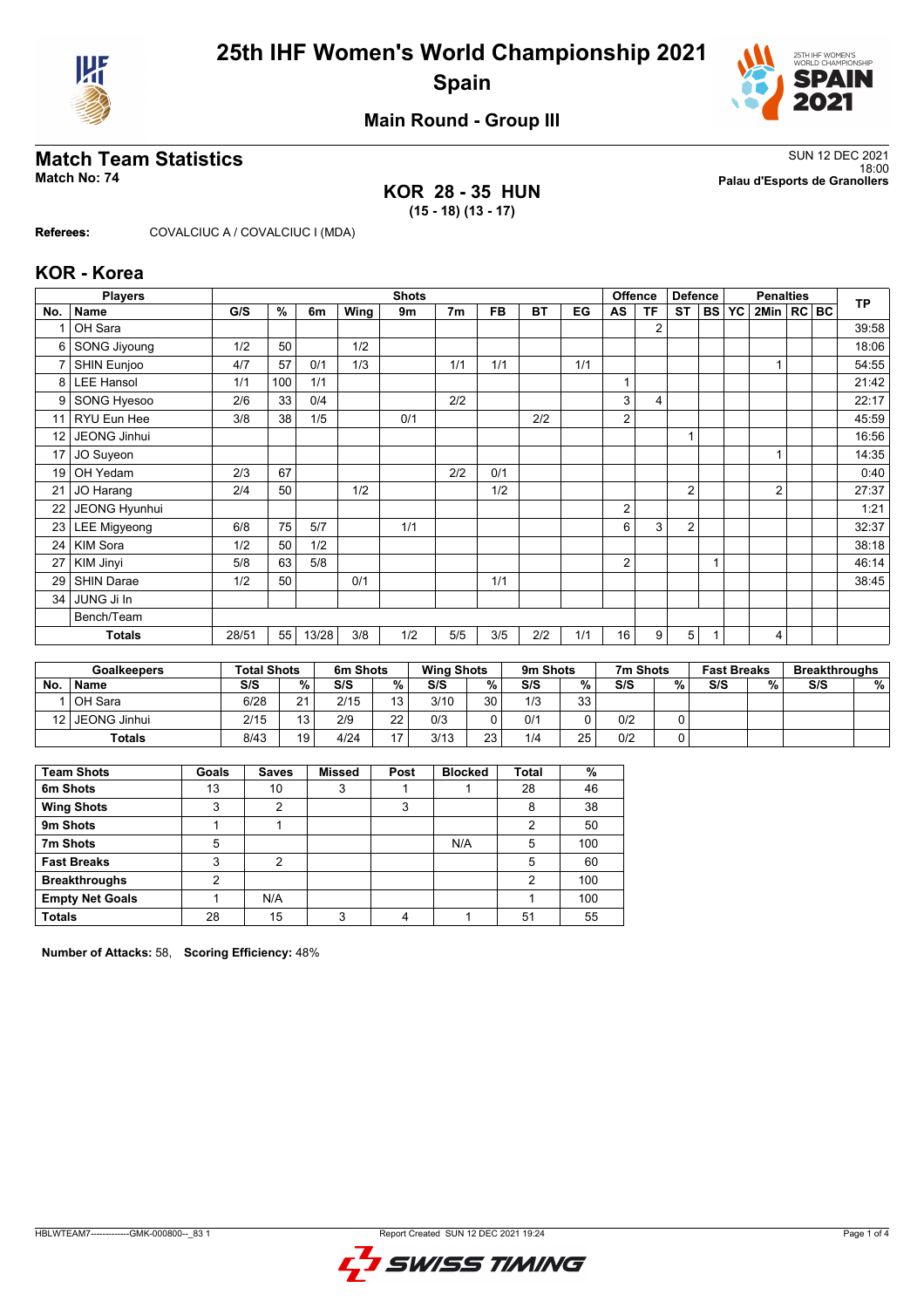

# **25th IHF Women's World Championship 2021 Spain**



## **Main Round - Group III**

# **Match Team Statistics** SUN 12 DEC 2021

**KOR 28 - 35 HUN (15 - 18) (13 - 17)**

18:00 **Match No: 74 Palau d'Esports de Granollers**

**Referees:** COVALCIUC A / COVALCIUC I (MDA)

#### **KOR - Korea**

#### **Shots Distribution Players** Goals / Shots 1 OH S 6 SONG J  $7$  SHIN E 8 LEE H 9 SONG H 11 RYU E 12 JEONG J  $\frac{5}{11/1}$  $\overline{1/1}$  $0/1$   $1/1$ n m 89  $\frac{1}{2}$  0/1 1/1 88, 89,  $0/1$  1/1  $\blacksquare$ 机电 真菌  $1/2$  0/2  $1/1/1$ 1/1 原子  $1/2$   $\blacksquare$  2/2 u s 0/1 υø 2-Post 1-Missed 1-Blocked 17 JO S 19 OH Y 21 JO H 22 JEONG H
23 LEE M 24 KIM S 27 KIM J п ٦F **2**<br>2012 - 212<br>2013 - 212 ä,  $\blacksquare$  $7/1$ ÷  $\vert$  0/1  $0/1$  1/1 ÄЦ ł. п ij,  $\begin{array}{|c|c|c|}\n\hline\n0/1 & 2/2 & \hline\n\hline\n1/1 & \hline\n\end{array}$ . . ■ 2/3  $1/1$  $\frac{1}{1}$   $\frac{1}{1/1}$ t)  $0/1$  $\vert$  2/2  $1/1$  2/3 н. 1-Missed 1-Missed 1-Post 29 SHIN D 34 JUNG J п T E



**Team** Goals / Shots



Saves / Shots

| 1/6 |     | 0/9  |
|-----|-----|------|
| 3/5 | 0/1 | 1/4  |
| 1/8 |     | 2/10 |

| 1 OH S     |     |                  |
|------------|-----|------------------|
| 1/5        |     | $\overline{0/5}$ |
| 2/3        | 0/1 | 1/3              |
| 1/5        |     | 1/6              |
| 12 JEONG J |     |                  |
| 0/1        |     | $\overline{0/4}$ |
| 1/2        |     | 0/1              |
| 0/3        |     | 1/4              |

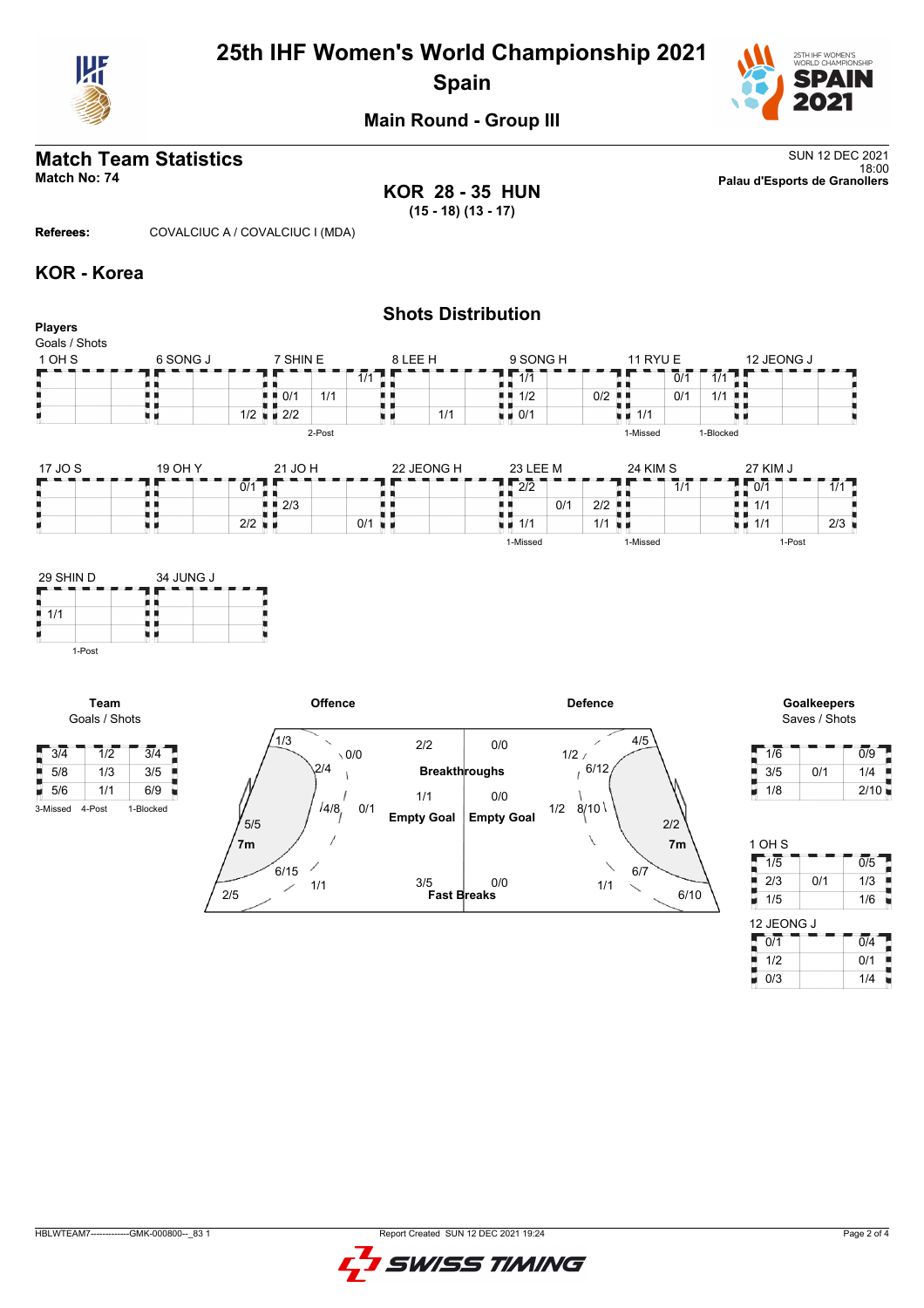



### **Main Round - Group III**

## **Match Team Statistics** SUN 12 DEC 2021

#### **KOR 28 - 35 HUN (15 - 18) (13 - 17)**

18:00 **Match No: 74 Palau d'Esports de Granollers**

**Referees:** COVALCIUC A / COVALCIUC I (MDA)

#### **HUN - Hungary**

|                | <b>Players</b>            |       |                    |       |                      | <b>Shots</b> |                   |           |          |    |    | <b>Offence</b> | <b>Defence</b> |           |                    | <b>Penalties</b> |  | <b>TP</b>            |
|----------------|---------------------------|-------|--------------------|-------|----------------------|--------------|-------------------|-----------|----------|----|----|----------------|----------------|-----------|--------------------|------------------|--|----------------------|
| No.            | <b>Name</b>               | G/S   | $\frac{9}{6}$      | 6m    | Wing                 | 9m           | 7 <sub>m</sub>    | <b>FB</b> | BT       | EG | AS | <b>TF</b>      | <b>ST</b>      | <b>BS</b> | <b>YC</b>          | 2Min   RC   BC   |  |                      |
| $\overline{2}$ | <b>TOTH Eszter</b>        | 0/2   | $\Omega$           | 0/2   |                      |              |                   |           |          |    |    |                |                |           |                    |                  |  | 14:53                |
| 4              | <b>TOVIZI Petra</b>       | 1/1   | 100                | 1/1   |                      |              |                   |           |          |    |    |                |                |           |                    |                  |  | 28:13                |
| 11             | <b>ALBEK Anna</b>         |       |                    |       |                      |              |                   |           |          |    |    |                |                |           |                    |                  |  |                      |
| 12             | SZIKORA Melinda           |       |                    |       |                      |              |                   |           |          |    |    |                |                |           |                    |                  |  | 0:15                 |
| 16             | <b>BIRO Blanka</b>        |       |                    |       |                      |              |                   |           |          |    |    |                |                |           |                    |                  |  | 55:32                |
| 18             | <b>KOVACS Anett</b>       | 2/4   | 50                 |       | 2/4                  |              |                   |           |          |    |    |                |                |           |                    |                  |  | 19:22                |
| 19             | <b>MARTON</b> Greta       | 6/6   | 100                | 2/2   | 4/4                  |              |                   |           |          |    |    | 1              |                |           |                    |                  |  | 49:27                |
| 21             | PLANETA Szimonetta Regina | 2/3   | 67                 | 0/1   |                      |              | 2/2               |           |          |    |    |                | 1              |           |                    |                  |  | 32:09                |
| 23             | FODOR Csenge Reka         | 0/1   | 0                  |       | 0/1                  |              |                   |           |          |    |    | 1              | 1              |           |                    |                  |  | 10:33                |
| 38             | <b>VAMOS Petra</b>        | 5/9   | 56                 | 3/6   | 1/1                  | 1/2          |                   |           |          |    | 4  | 3              |                |           |                    |                  |  | 45:39                |
| 44             | <b>KACSOR Greta</b>       | 4/5   | 80                 | 2/3   |                      | 2/2          |                   |           |          |    | 7  | 3              |                |           |                    |                  |  | 33:01                |
| 45             | <b>HAFRA Noemi</b>        | 8/10  | 80                 | 8/10  |                      |              |                   |           |          |    | 6  |                |                |           |                    |                  |  | 38:25                |
| 58             | <b>BORDAS Reka</b>        | 4/4   | 100                | 4/4   |                      |              |                   |           |          |    | 1  |                |                |           |                    | $\overline{2}$   |  | 39:14                |
| 66             | <b>LUKACS Viktoria</b>    | 3/5   | 60                 |       | 3/5                  |              |                   |           |          |    | 2  |                |                |           |                    |                  |  | 40:17                |
| 68             | SZABO Laura               |       |                    |       |                      |              |                   |           |          |    |    |                |                |           |                    |                  |  |                      |
| 90             | SZOLLOSI-ZACSIK Szandra   | 0/1   | 0                  |       |                      | 0/1          |                   |           |          |    |    | 1              |                |           |                    |                  |  | 13:00                |
|                | Bench/Team                |       |                    |       |                      |              |                   |           |          |    |    |                |                |           |                    |                  |  |                      |
|                | <b>Totals</b>             | 35/51 | 69                 | 20/29 | 10/15                | 3/5          | 2/2               |           |          |    | 22 | 11             | 2              |           |                    | 3                |  |                      |
|                | Goalkeepers               |       | <b>Total Shots</b> |       | 6 <sub>m</sub> Shots |              | <b>Wing Shots</b> |           | 9m Shots |    |    | 7m Shots       |                |           | <b>Fast Breaks</b> |                  |  | <b>Breakthroughs</b> |

|     | Goalkeepers        | Total Shots |        | 6m Shots |    | <b>Wing Shots</b> |    | 9m Shots |    | 7m Shots |          | <b>Fast Breaks</b> |    | Breakthroughs |   |
|-----|--------------------|-------------|--------|----------|----|-------------------|----|----------|----|----------|----------|--------------------|----|---------------|---|
| No. | <b>Name</b>        | S/S         | $\%$ . | S/S      | %  | S/S               | %⊣ | S/S      | %  | S/S      | %        | S/S                | %  | S/S           | % |
|     | 12 SZIKORA Melinda | 0/1         |        |          |    |                   |    |          |    | 0/1      |          |                    |    |               |   |
|     | 16 BIRO Blanka     | 15/41       | 27     | 10/23    | 43 | 2/5               | 40 | 1/2      | 50 | 0/3      | $\Omega$ | 2/5                | 40 | 0/2           |   |
|     | EG                 |             |        |          |    |                   |    |          |    |          |          |                    |    |               |   |
|     | <b>Totals</b>      | 15/43       | 35     | 10/23    | 43 | 2/5               | 40 | 1/2      | 50 | 0/5      |          | 2/5                | 40 | 0/2           |   |

| <b>Team Shots</b>      | Goals   | <b>Saves</b> | <b>Missed</b> | Post | <b>Blocked</b> | Total          | $\%$ |
|------------------------|---------|--------------|---------------|------|----------------|----------------|------|
| 6m Shots               | 20      | 4            | 2             | 2    |                | 29             | 69   |
| <b>Wing Shots</b>      | 10      | 3            |               | 2    |                | 15             | 67   |
| 9m Shots               | ົ<br>د٠ |              |               |      |                | 5              | 60   |
| 7m Shots               | 2       |              |               |      | N/A            | $\overline{2}$ | 100  |
| <b>Fast Breaks</b>     |         |              |               |      |                |                |      |
| <b>Breakthroughs</b>   |         |              |               |      |                |                |      |
| <b>Empty Net Goals</b> |         | N/A          |               |      |                |                |      |
| <b>Totals</b>          | 35      | 8            | 3             |      |                | 51             | 69   |

**Number of Attacks:** 60, **Scoring Efficiency:** 58%